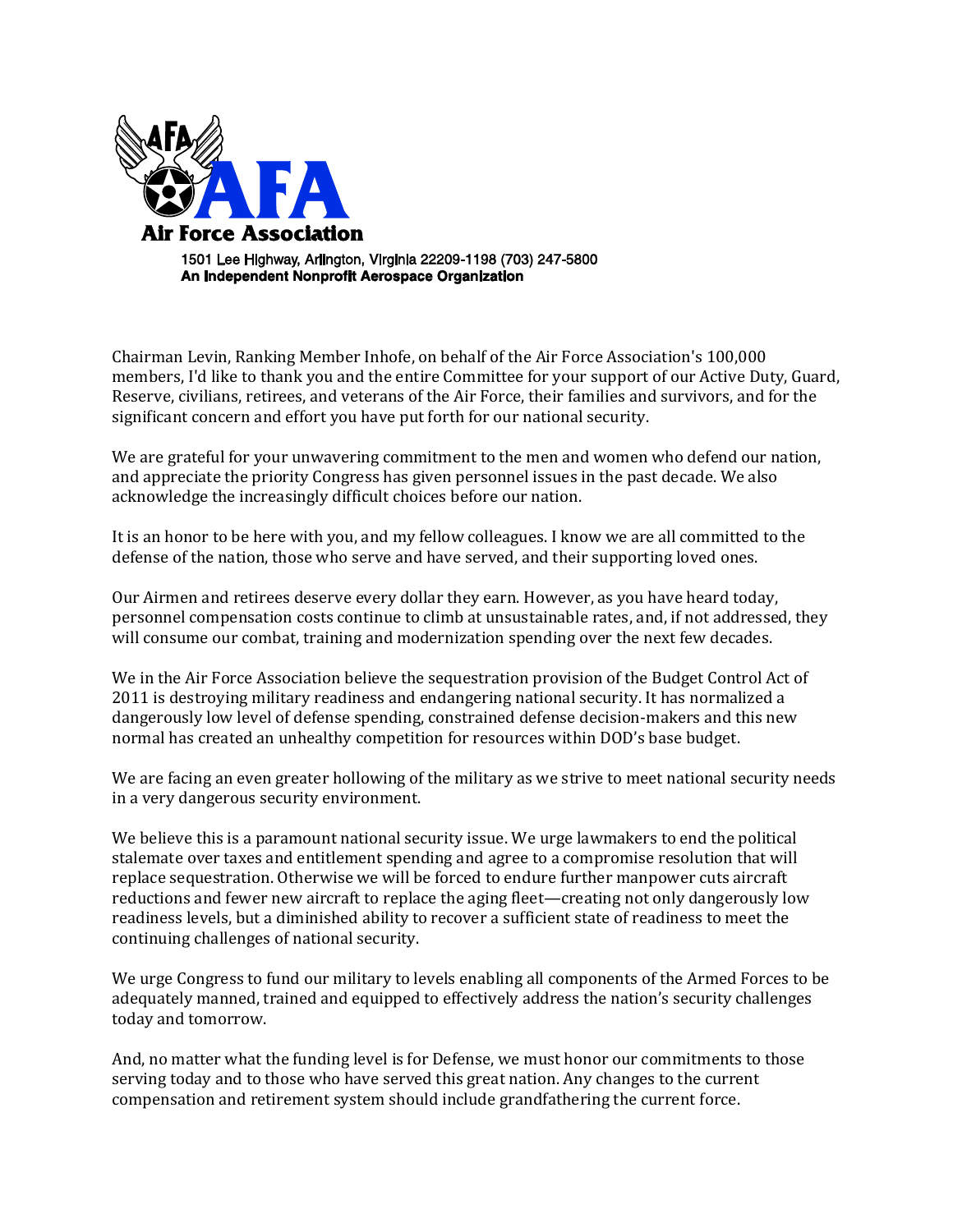We could never pay a military member enough for his or her willingness to risk their life for this nation. However, we can ensure military members are competitively compensated to enable us to retain the all-voluntary force. Thanks to increases in compensation and benefits since 2001, our military members are compensated competitively with their civilian counterparts, especially when all benefits are included.

Changes to the military compensation structure should be based on a holistic assessment of the total compensation package, rather than piecemeal cuts. In fact, Congress should just as diligently examine the entire federal employment and benefits system, as it has focused on our men and women in uniform.

We are working with Secretary Hagel's office to continue the dialogue about changes to the current system, and we have testified before the Congressionally-mandated Military Compensation and Retirement Modernization Commission.

We support a compensation package for our all-volunteer force allowing us to recruit and retain the quality of Total Force Airmen our national security demands.

These are challenging times. The force is coming home from thirteen years of war...actually two decades of continuous deployment since Desert Shield and Desert Storm, for the United States Air Force...to a nation that is struggling with pervasive financial crises. Yet...this nation's global national security commitments and obligations continue to increase in scope and complexity.

With last year's grounding of 13 combat squadrons, lost opportunities for real-world training and numerous course cancellations to include our premier Red Flag exercise, our Air Force is at a crossroads. Sending Airmen out to battle without the best training and equipment we can give them could imperil the mission and jeopardize lives. This is unacceptable.

Our members, stakeholders and indeed our Airmen, are committed to keeping faith with the American people, by providing them with an Air Force that is capable, ready and resourced appropriately for the future.

Thank you again for your support of our force, and for the opportunity to offer this testimony from the Air Force Association.

I look forward to your questions.